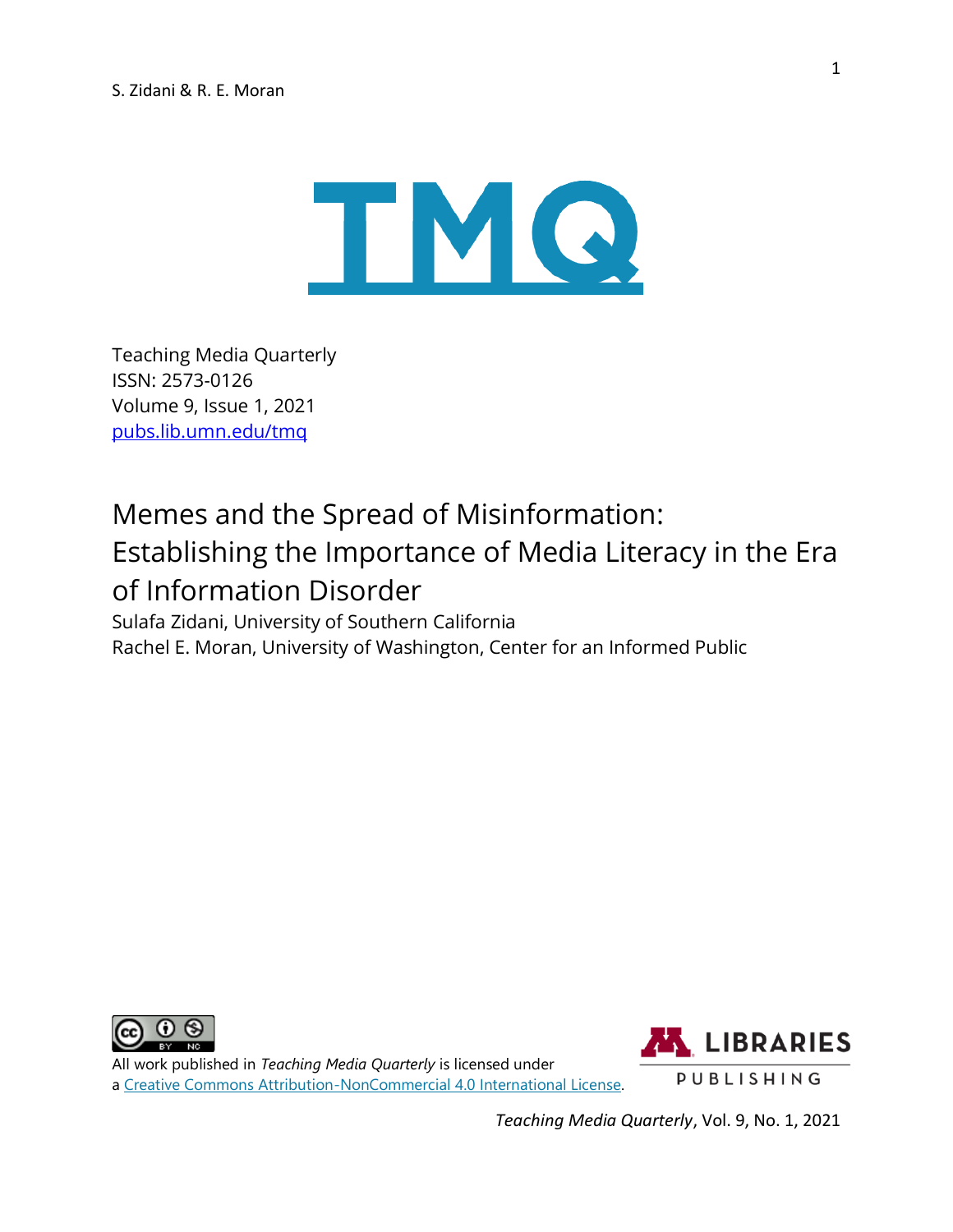# **Memes and the Spread of Misinformation: Establishing the Importance of Media Literacy in the Era of Information Disorder**

**Sulafa Zidani, University of Southern California Rachel E. Moran, University of Washington, Center for an Informed Public**

#### **Overview**

As the pandemic has pushed much of our daily interactions into online spaces, media literacy education is more vital than ever. We need to equip students with the skills and confidence to share information ethically and effectively in order for them to live fulfilling personal and professional lives online. This lesson plan brings together two parallel conversations within communication and media studies—media literacy and participatory culture—in order to explore the explosion of misinformation that is occurring in digital spaces and enable students to confidently navigate and participate in online conversations.

Lessons within this module take up the opportunities of being online with students to engage with real-life media examples that students are encountering every day. Lessons are focused in particular on memes and other forms of user-generated content as such content is (a) readily available and prominent on the platforms students use to find out news and information and (b) exist as underexplored sites in the spread of dis/misinformation. Memes and other usergenerated content are the language used by the current generation of students in their daily communication. Incorporating it into teaching plans allows instructors to guide students to become more critical on multiple levels: First, in their daily communication use and circulation of information, and second, in their research and academic practices where they are constructing and circulating knowledge.

This teaching plan consists of three sessions with instructions for preparatory work for each. Session one introduces the core concepts of "participatory culture", "user-generated content" and "memes"— this is done through a short introductory lecture on definitions and a class activity in which students go through their own social media platforms and identify the different ways in which they and their community participate on the platform. The aim of this session is to help students identify the characteristics of culture and technology that allow for user-generated content to exist and be this prevalent. After the first session, and as preparatory work for the rest of the module, students are asked to find examples of memes they encounter online that communicate civic or political information.

The second session explores the growing problem of mis- and dis-information and presents the term "information disorder" as a useful label for engaging with the multitude of bad content found online. Students work together to come up with a clear definition of mis- and disinformation and also present their political/civic meme example and discuss whether or not they think it spreads dis/misinformation. The aim of this session is to enable students to think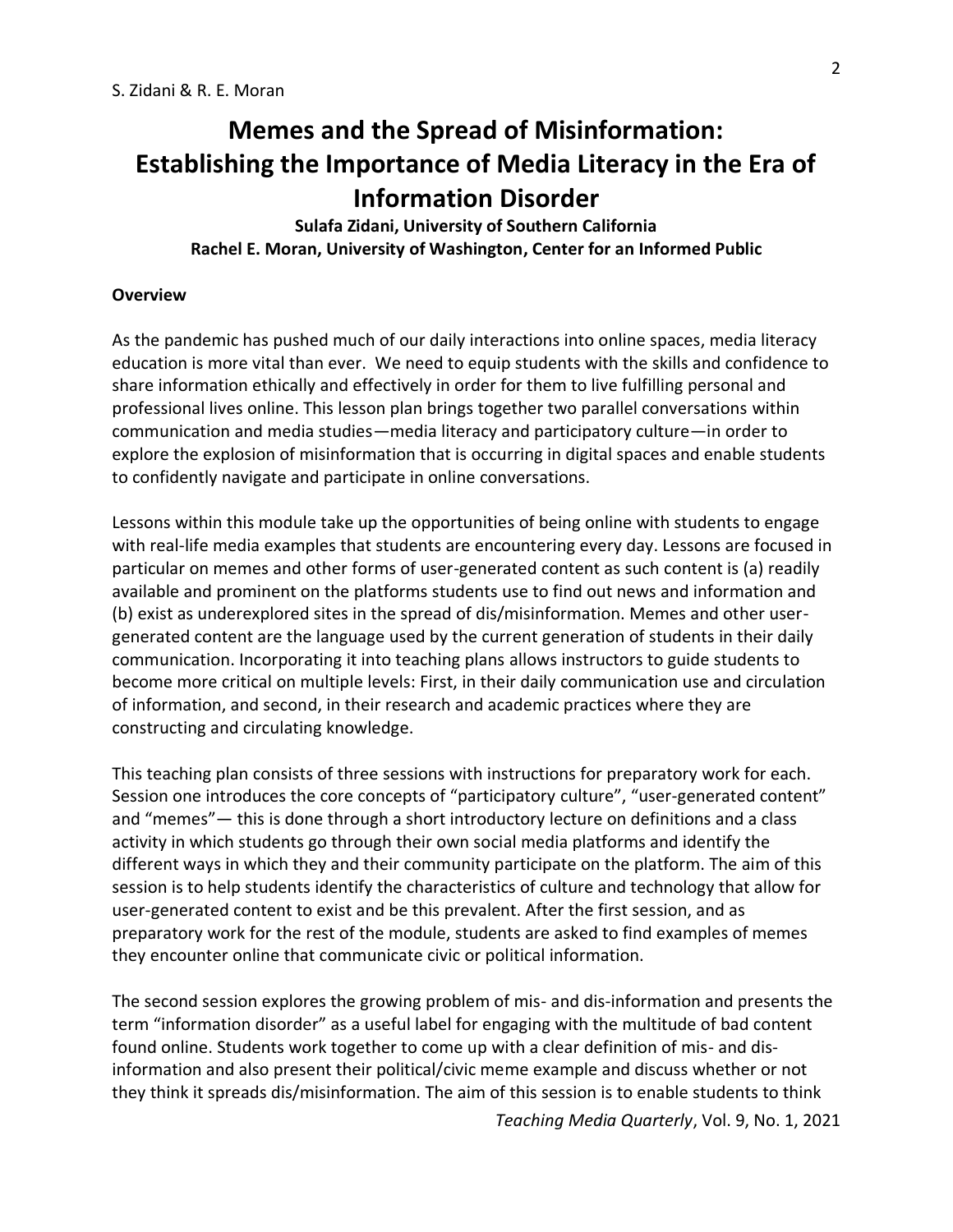critically about how user-generated content is implicated in the spread of information disorder and to lay the groundwork for exploring how it could also be weaponized to combat mis- and disinformation. As preparation for the final session, students are asked to remake a popular meme or other piece of user-generated content so that it serves a different political or civic purpose. Asking students to produce original work that draws upon the themes of the first two sessions is a way for them to critically reflect on their own media practices and feel empowered to engage in participatory culture positively and ethically. In the third session, students share their transformed meme and discuss as a group how these changes alter participation and information online in good or bad ways.

The design of this module is founded on the potentials of participatory culture and the desire to foster "a more participatory culture" (Jenkins and Carpentier 2013) both in the classroom and in new media communication.

#### **Rationale**

According to a report from Data & Society (2018) while media literacy has "become a center of gravity for countering 'fake news'" (2018, 3), traditional efforts have fallen short of equipping digital users with reflexive skills to properly counter the rising tide of so-called digital "information disorder" (Wardle 2019). Stakeholders concerned with media literacy education are therefore looking for new ways to approach media literacy that take into account the changing nature of mis/disinformation online and, importantly, properly conceive of students as both audiences and creators of digital content.

This lesson plan is thus an attempt to intervene in media literacy in a way that centers empowerment and properly conceives of students as agents of change in the fight against information disorder. Instead of seeing remote learning as a temporary inconvenience, we argue that it is an opportunity to meet students in the digital spaces that occupy, communicate and cocreate within everyday. Building on the findings of Brooks and Ward (2007), we lean upon the multiple media technologies currently being utilized in remote learning to synthesize different pedagogical approaches and encourage active participation.

This module is centered around teaching students to think critically about information they encounter on social and digital media and how it is embedded in their everyday rituals, routines and self-identity. To achieve a sense of agency and empowerment we utilize theories and practices of participatory culture and put them in conversation with current understandings of information disorder and media literacy skills (Jenkins 2009). Lessons are designed around a synthesis of Bloom's (1956) general educational taxonomy and Hobbs (2017) pedagogical model of the five digital and media literacy skills in order to create a module that builds competency in both consuming and creating digital content in a socially responsible way. The module is centered on first remembering and understanding key concepts related to online participation and literacy; applying knowledge through critical engagement and analysis of actual digital content and finally using this critical knowledge to create and evaluate new content.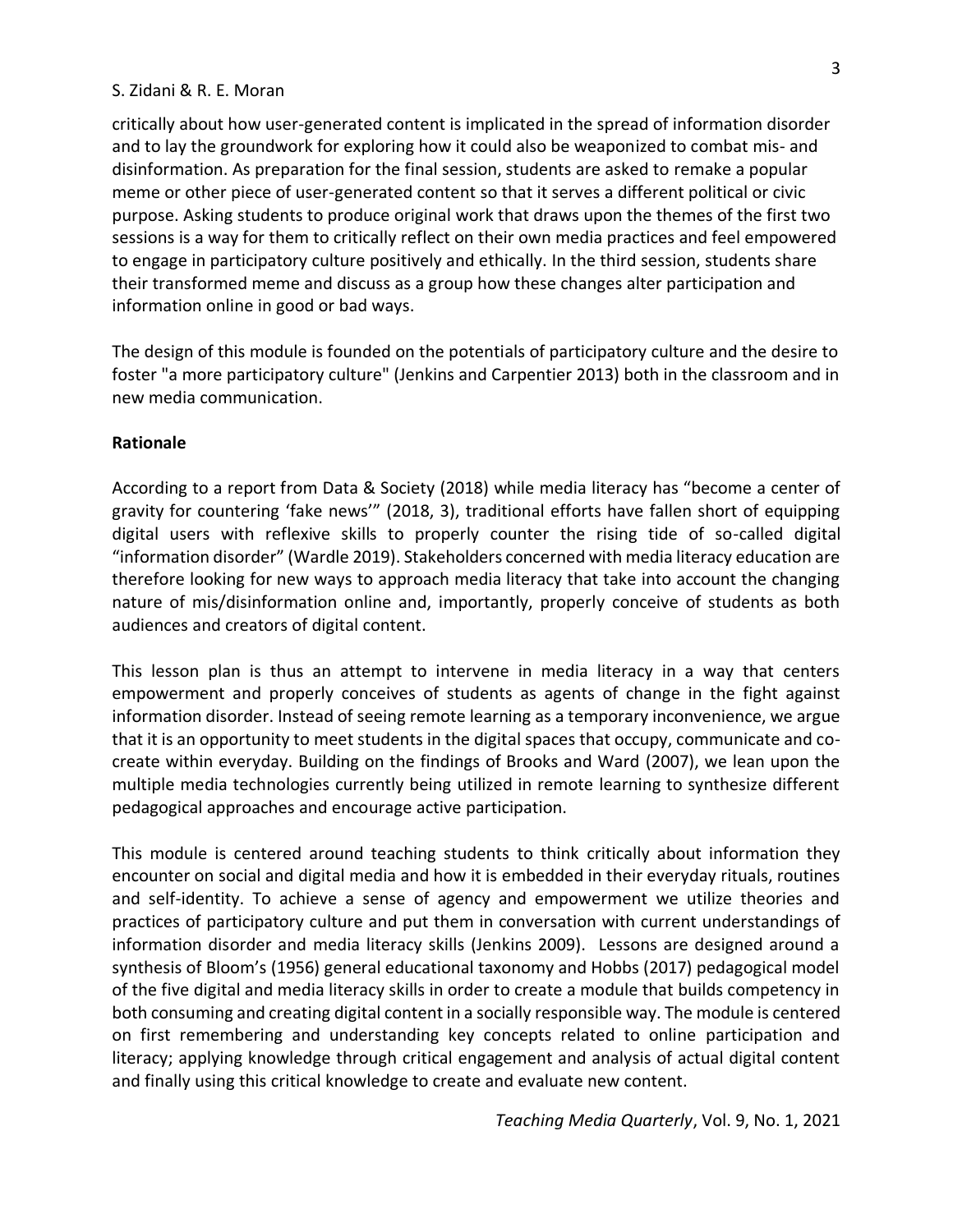We utilize the affordances of video communications platforms and document sharing to build a class community that is accessible both synchronously and asynchronously. Moreover, we embrace students in their "digital form"—asking them to share examples from their real digital information encounters and equipping them with critical skills to feel empowered in their online participation. The classes and assigned preparatory work are designed to get students to apply theories of participatory culture and information disorder to their own digital experiences. We ask students to bring in examples they have encountered in the course of their own participation on digital platforms and reimagine it in light of the critical knowledge they acquire through the class. This project, in addition to the prompts and activities, are designed to equip students with the skills, and importantly the confidence, to harness the benefits of participatory culture and avoid the pitfalls of information disorder as both consumers and creators.

#### **General Timeline**

This module consists of three classes designed to take an hour and a half and 3 sets of preparatory work that should take students between an hour and an hour and a half. Classes can be taught over several days or over the course of several weeks. In the past this class has been most successfully taught as a three-week segment within classes that cover new media, social media and society, Internet culture, and classes that cover issues related to trust and journalism. For educators looking for incorporate memes and media literacy into other courses, this module offers several "live participation" elements (such as the participatory culture field observation in Session I and the misinformation definition activity in Session II) that could be easily transported into other lesson plans.

The module is centered around three live video-conferencing classes. However, each class also contains instructions for asynchronous learners who do not attend the live classes. To foster exchange and communication across the a/synchronous cohort we advise instructors to create a class Google Drive and/or Padlet and encourage students to use it to share their responses and resources with the class.

The organization of the timeline is reflected in Table 1 below:

| <b>Section Title</b>       | <b>Contents Description</b>                              |
|----------------------------|----------------------------------------------------------|
| Preparatory Work I         | Assigned readings                                        |
| Session I                  | Memes, User-Generated Content, and Participatory Culture |
| <b>Preparatory Work II</b> | Assigned readings/podcast + Find and share a meme        |

#### **Table 1: Timeline Organization**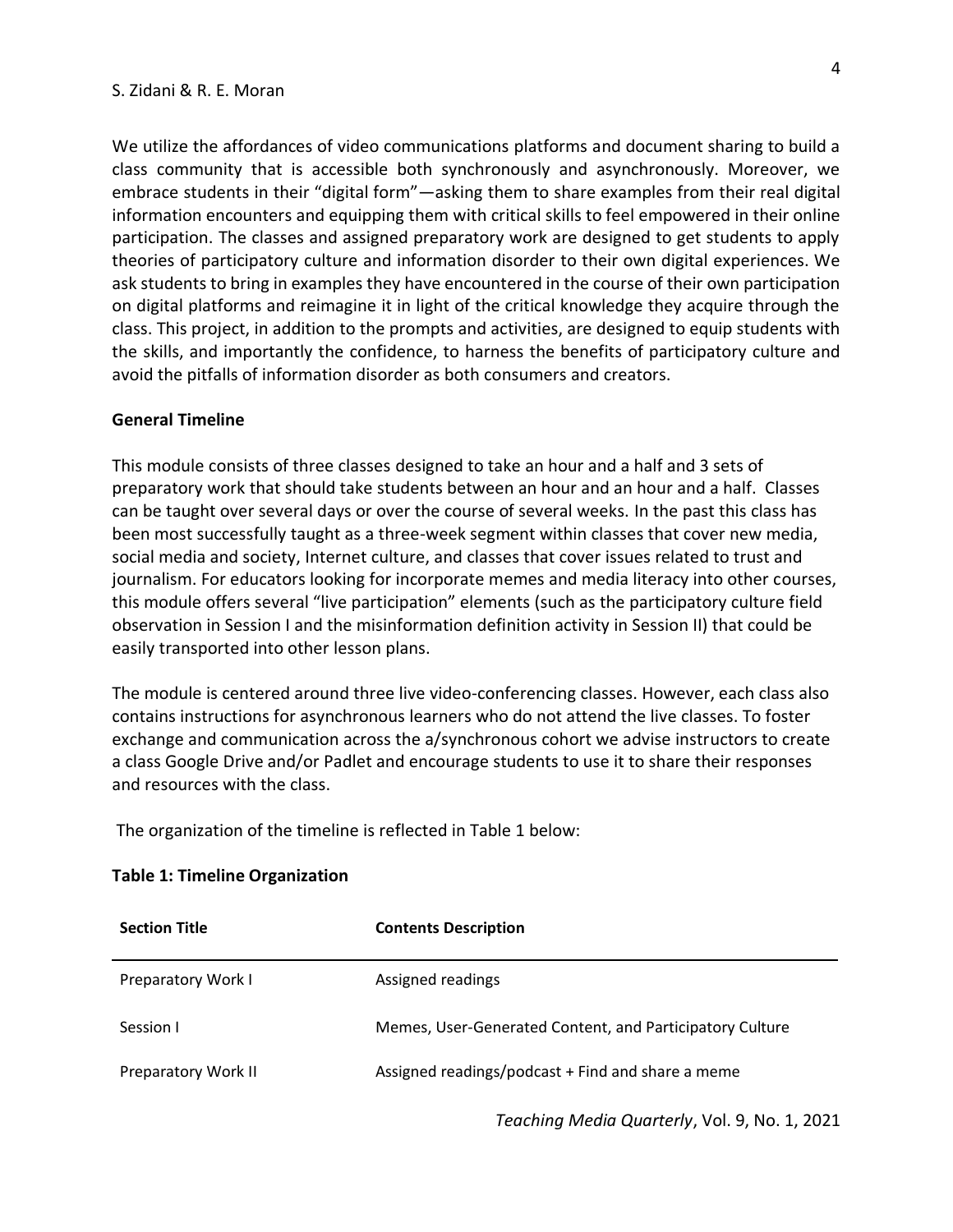| Session II           | Complicating Memes and UGC - How Are They Used to Spread<br>Mis- and Disinformation?       |
|----------------------|--------------------------------------------------------------------------------------------|
| Preparatory Work III | Assigned readings + Reimagine your meme                                                    |
| Session III          | How Can We Strengthen Participatory Culture And Use It To<br>Counter Information Disorder? |

#### **Detailed Lesson Plan**

#### *General comments for instructors*

Each preparatory work section contains a list of readings or podcasts to listen to; choose as many as you wish to assign, or feel free to add in more current work.

Class size is imagined to be between 20-25; although these lesson plans could be adapted for smaller and larger classes sizes with some changes made to time assigned to feedback exercises. For very large classes (100+) feedback could be facilitated with teaching assistants running feedback groups of 25 (4-5 breakout groups in each).

Discussion questions and lecture prompts are non-exhaustive, you may want to ask different questions or elaborate on different topics depending on the collective interests of your class. Each session has preparatory work for students to complete prior to the live class sessions. If students do not attend live classes they can follow the instructions for asynchronous students included in the preparatory work section. We recommend instructors record parts of the zoom sessions where they are lecturing/outlining key concepts so that they can be shared with asynchronous learners. However this is left to the discretion of instructors.

A note about tools: We suggest google doc or padlet [\(www.padlet.com\)](http://www.padlet.com/) to create a shared space for students to share documents and contribute asynchronously and synchronously. These open spaces have worked well in previous iterations of this class as they provide students with different routes to participation and engagement with the topic. These tools are available for free (even if with limited capacity) to instructors. Instructions are written with the affordances of Zoom in mind, but are easily adaptable to whichever communications platform your institution utilizes. We acknowledge that there are problematic dynamics in which many of these platforms are involved, and do encourage instructors to use other platforms they feel comfortable with. However, we also want this to be accessible under the current conditions we (students included) are all working in without over-burdening individuals with too many different required platforms and applications.

## *Session One: Memes, User-Generated Content, and Participatory Culture*

This session will introduce students to core concepts: Participatory Culture, UGC, and memes, and be invited to think about them critically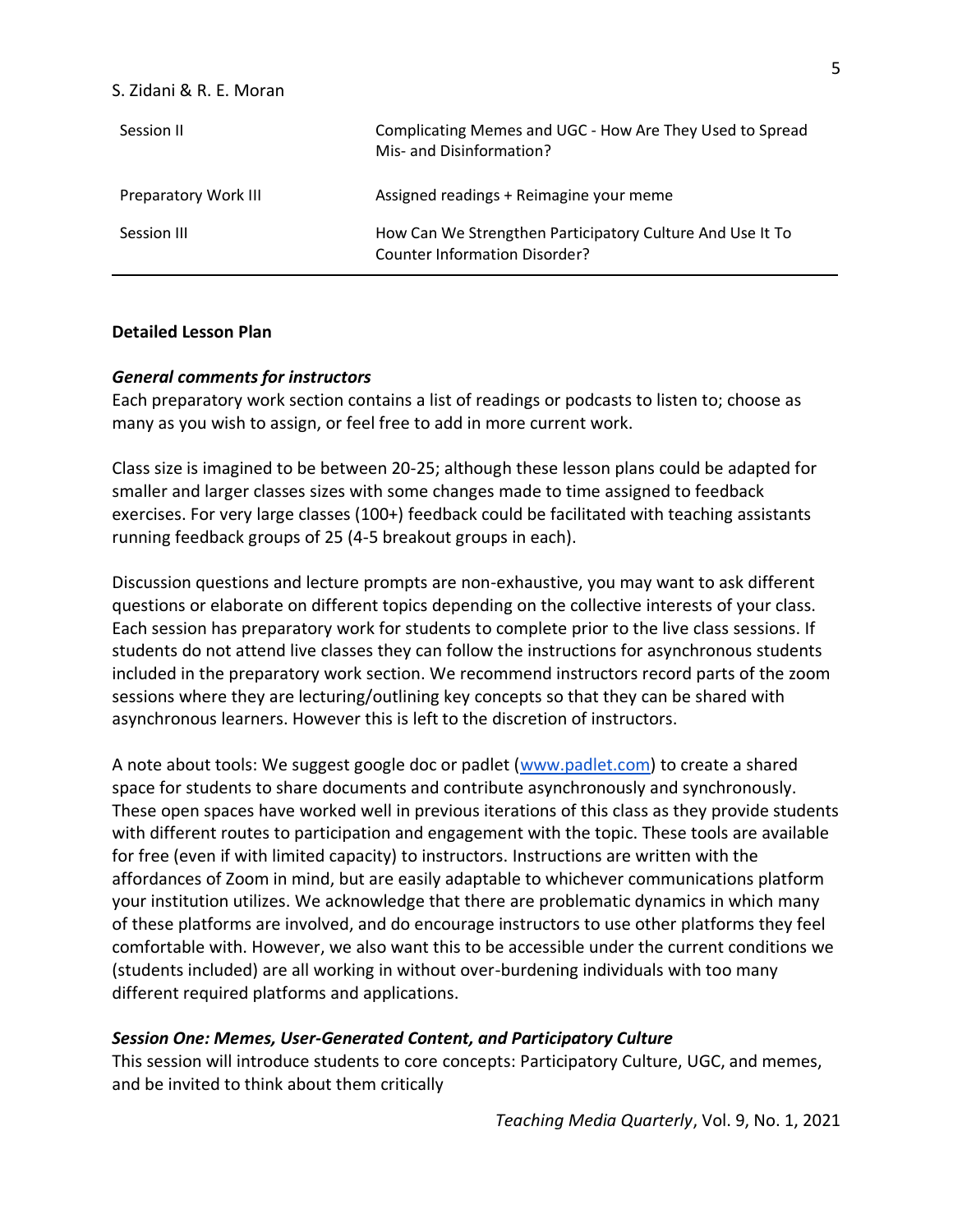#### *Learning Objectives*

- Define Participatory Culture, UGC, and Memes
- Identify the characteristics of participatory culture that make UGC prevalent.
- Share examples that demonstrate the different types of UGC
- Analyze the potential benefits and downside of participatory culture

#### *Preparatory Work*

- *Readings*
	- Hristova, Stefka. 2014. "Visual memes as neutralizers of political dissent." *Communication, Capitalism & Critique* 12(1):265-276.
	- Jenkins, Henry. 2014. "A Meme is a Terrible Thing to Waste: An Interview with Limor Shifman." In *Confessions of an AcaFan.* Available at[:](http://henryjenkins.org/2014/02/a-meme-is-a-terrible-thing-to-waste-an-interview-with-limor-shifman-part-one.html#sthash.L8OgmCSF.uxfs)  [http://henryjenkins.org/2014/02/a-meme-is-a-terrible-thing-to-waste-an-interview](http://henryjenkins.org/2014/02/a-meme-is-a-terrible-thing-to-waste-an-interview-with-limor-shifman-part-one.html#sthash.L8OgmCSF.uxfs)[with-limor-shifman-part-one.html#sthash.L8OgmCSF.uxfs](http://henryjenkins.org/2014/02/a-meme-is-a-terrible-thing-to-waste-an-interview-with-limor-shifman-part-one.html#sthash.L8OgmCSF.uxfs)
	- Jenkins, Henry, Ford, Sam, and Green, Joshua. 2018. "Introduction." In *Spreadable media: Creating value and meaning in a networked culture, 1-46.* New York: New York University Press.
	- Nissenbaum, Asaf, and Shifman, Limor. 2017. "Internet memes as contested cultural capital: The case of 4chan's /b/ board." *New Media & Society* 19(4): 483–501[.](https://doi.org/10.1177/1461444815609313) <https://doi.org/10.1177/1461444815609313>
	- Östman, Johan. 2012. "Information, expression, participation: How involvement in user-generated content relates to democratic engagement among young people." *New media & society* 14(6):1004-1021.
	- Shifman, Limor. 2016. "Cross-Cultural Comparisons of User-Generated Content: An Analytical Framework." *International Journal of Communication* 10 (2016): 5644–5663.
	- Shifman, Limor. 2014. *Introduction. In Memes in Digital Culture*. MIT Press.
	- Usher, Nikki. 2010. "Why spreadable doesn't equal viral: A conversation with Henry Jenkins." In *NiemanLab.* Available at[:](https://www.niemanlab.org/2010/11/why-spreadable-doesnt-equal-viral-a-conversation-with-henry-jenkins/) [https://www.niemanlab.org/2010/11/why](https://www.niemanlab.org/2010/11/why-spreadable-doesnt-equal-viral-a-conversation-with-henry-jenkins/)[spreadable-doesnt-equal-viral-a-conversation-with-henry-jenkins/](https://www.niemanlab.org/2010/11/why-spreadable-doesnt-equal-viral-a-conversation-with-henry-jenkins/)
- *Preparation instructions for students joining asynchronously:*
	- *Write a pre-reflection in which you define memes (a couple of sentences)*
	- *Choose an online platform (e.g. Facebook, Twitter, Instagram, Tiktok, etc.) and write a paragraph describing what participation looks like on this platform? What actions count as participation? Is everyone participating in the same way? Are there different rewards for participation?*

## *Class Structure*

1. What is a meme?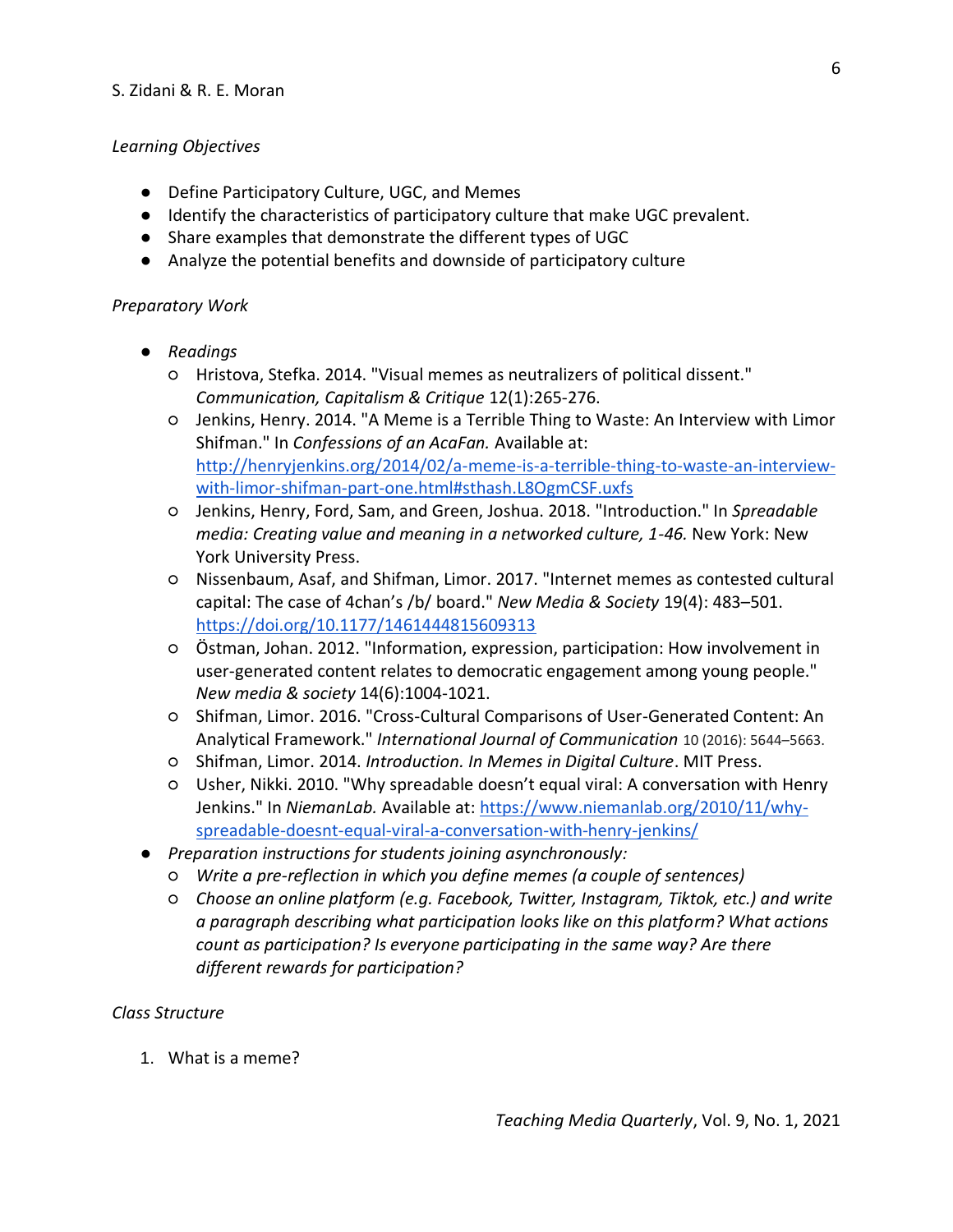- a. Ask students to write their own definition of Internet memes on a Google doc/slide or Padlet wall (see suggested slide layout in the Teaching Materials section). A suggested prompt may be: "How would you describe what memes are to someone who has never used the Internet in their life or are not familiar with Internet culture?"
- b. Invite a few students to read aloud or explain what they wrote.
- c. Connect the definitions students wrote to the definition of memes by Limor Shifman (2014) in the upcoming step.
- 2. A short introductory lecture where the instructor presents key definitions of foundational concepts. This lecture should at least cover definitions of: Participatory culture (Jenkins, 1992), UGC (Östman, 2012), and memes (Shifman, 2014). The choice of additional terms or sources can be adaptable to your own class needs. You may also want to include examples or invite students to share examples.
- 3. In-class activity: "Participatory Culture Field Observation"
	- a. Divide students into groups of three to four, assign each group a specific platform (suggested options: Facebook, Twitter, Instagram, Tiktok, Reddit) which they will observe for 10 minutes and discuss the following questions: What does participation look like on this platform? What actions can users take to participate? What are some of the formats of UGC circulating on this platform? Do users from different backgrounds participate in a different way? Who are the people you see participating on this platform? Are there different rewards for participation? Are there different hierarchies of users based on their level of participation? \* note these questions are suggested and the instructor can select the ones they would like to use or phrase new ones based on their knowledge of their students.
	- b. After 10-15 minutes of small group discussions, each group representative shares back with the whole class. It is advised that the instructor takes notes on a shared google doc/virtual white board/slide to illustrate the themes that emerge.
- 4. Reflection and closing discussion (and setting up the next session). Ask students to share their thoughts on what came up from this activity in connection with the opening lecture and the potential impact of participatory culture. Suggested questions for facilitating the discussion:
	- a. What similarities and differences do you identify between the different platforms when it comes to participation?
	- b. What type of UGC was available on these platforms? Was it different between one platform and the other? What differences showed up?
	- c. Was there any type of UGC that you would categorize as hurtful or harmful in any way? What are some examples?
	- d. Participatory culture is potentially open for everyone, did you see in your field observation that everyone could participate everywhere equally?
	- e. Based on what we discussed today, what are the different types of voices that participatory culture can empower? What effect can empowering each of these voices have on our society?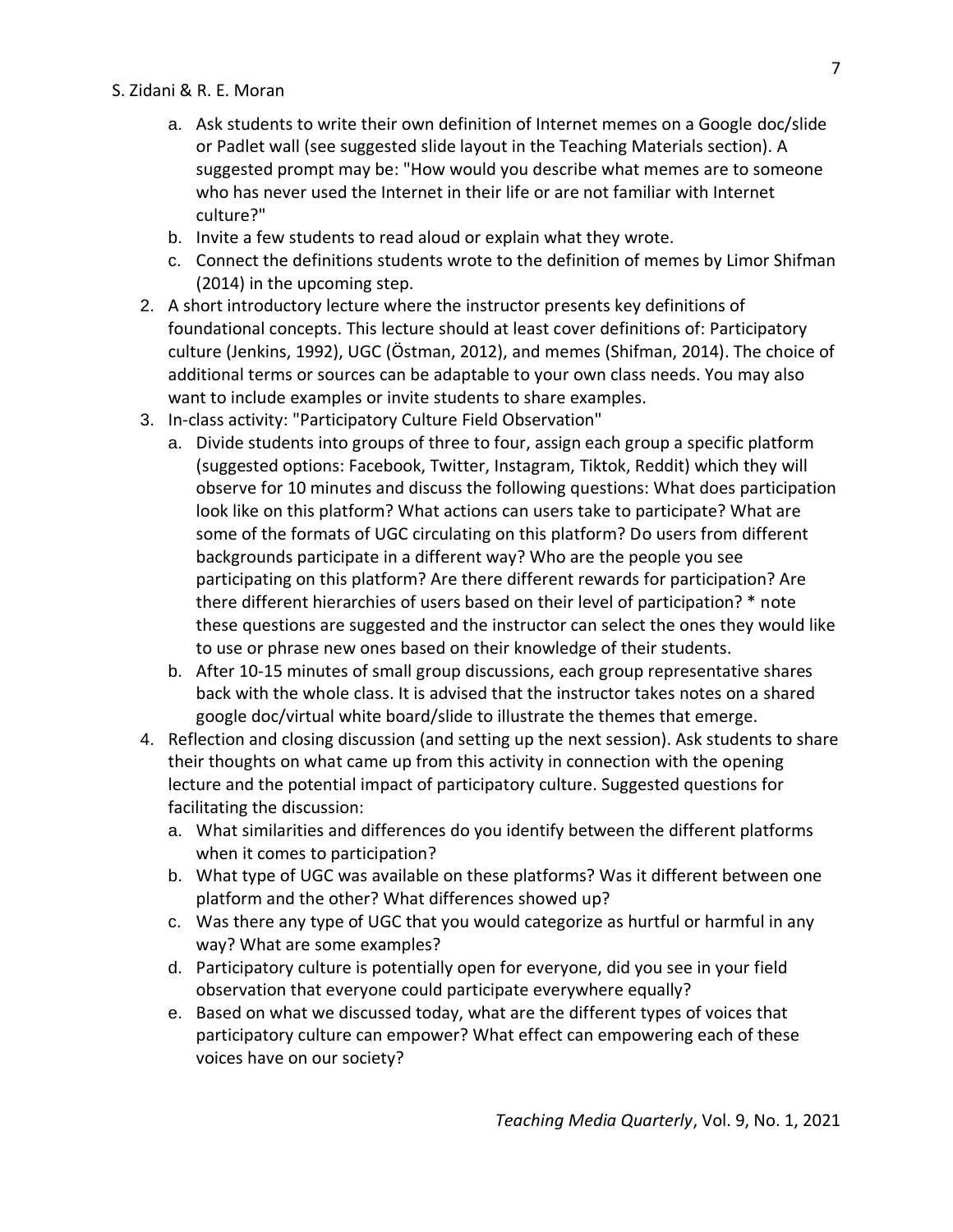## *Session Two: Complicating Memes and UGC—How Are They Used to Spread Mis- And Disinformation?*

This session will ask students to think critically about the darker sides of digital participatory culture and introduce them to the core concepts; misinformation, disinformation and information disorder.

#### *Learning Objectives*

- Identify the differences between mis- and dis-information and recognize the social and cultural impacts of information disorder
- Understand how user-generated content can be utilized to spread mis- and disinformation
- Discuss individual responsibilities related to generating and sharing online content
- Imagine ways in which user-generated content can aid in countering information disorder

#### *Preparatory Work*

- Readings / Podcasts to listen to:
	- Life Kit. April, 20th 2020. "Fake News Can Be Deadline. Here's How to Spot It". *NPR.* Available at[:](https://www.npr.org/2020/04/17/837202898/comic-fake-news-can-be-deadly-heres-how-to-spot-it) [https://www.npr.org/2020/04/17/837202898/comic-fake-news-can](https://www.npr.org/2020/04/17/837202898/comic-fake-news-can-be-deadly-heres-how-to-spot-it)[be-deadly-heres-how-to-spot-it](https://www.npr.org/2020/04/17/837202898/comic-fake-news-can-be-deadly-heres-how-to-spot-it)
	- Reply All #77. September 21st 2016. "The Grand Tapestry of Pepe". *Gimlet Media.*  Available at[:](https://gimletmedia.com/shows/reply-all/n8ho8a) <https://gimletmedia.com/shows/reply-all/n8ho8a>
	- Reply All #166. September 18th 2020. "Country of Liars". *Gimlet Media*. Available at[:](https://gimletmedia.com/shows/reply-all/llhe5nm) <https://gimletmedia.com/shows/reply-all/llhe5nm>
	- Donovan, Joan. 2019. "How memes got weaponized: a short history". *MIT Technology Review.* Available a[t](https://www.technologyreview.com/2019/10/24/132228/political-war-memes-disinformation/) [https://www.technologyreview.com/2019/10/24/132228/political-war-memes](https://www.technologyreview.com/2019/10/24/132228/political-war-memes-disinformation/)[disinformation/](https://www.technologyreview.com/2019/10/24/132228/political-war-memes-disinformation/)
	- Schreckinger, Ben. 2017. "World War Meme". *Politico.* Available at: https://www.politico.com/magazine/story/2017/03/memes-4chan-trumpsupporters-trolls-internet-214856
- Find a meme that conveys political or social information and share it on **padlet.** Write a paragraph explaining what the meme is communicating, be ready to share this in class if called on. *[In the instructions, include some recent cultural, political events as examples to look for memes about]*
- *Preparation instructions for students joining asynchronously:*
	- *Read/listen to the content assigned above and add your meme to the class padlet.*
	- *Read the Introduction of First Draft's 'Understanding Information Disorder' - write your own accessible definitions of 'misinformation, 'disinformation' and 'information disorder.'*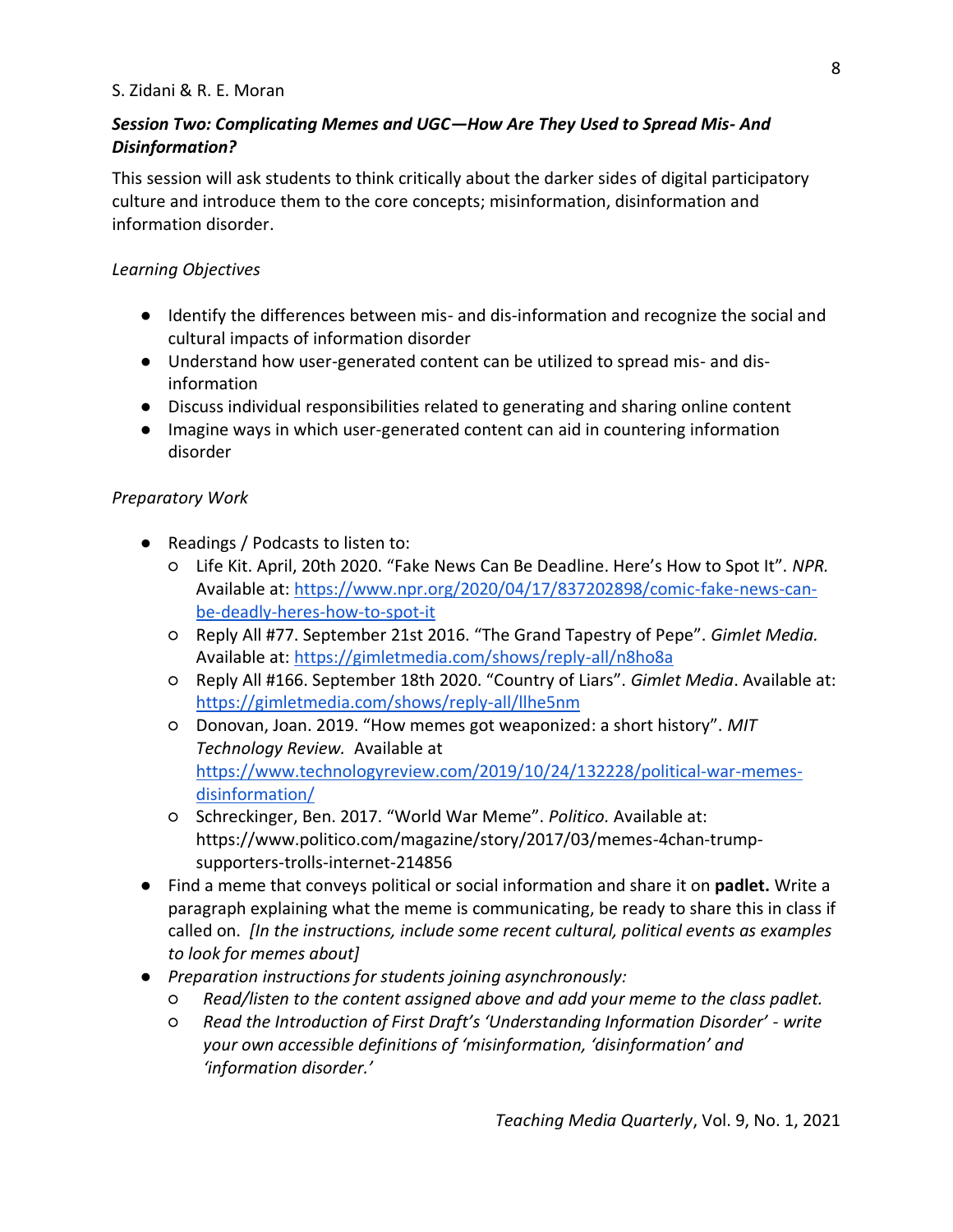- *Look through the class padlet of shared memes; write notes reflecting on; (a) what quality of information you learn from the memes, how many appear to be spreading mis/disinformation and how do you know this?*
- *Write out a few recommendations you would give to a less digitally-literate friend who is considering using their social media platforms to share politically/civically minded content—how should they verify information? What should they share where? Are there things they should see as red flags when they are consuming content?*

## *Class Structure*

- 1. Misinformation versus Disinformation
	- $\circ$  First we explore the "darker side" of internet-mediated communication introducing the idea of "misinformation" and "disinformation" using the definitions provided by First Draft's essential guide (see Figure 1 below as an example). Things to discuss with students: What comes to mind when you hear the phrase "fake news?" Is "fake news" a useful term? Why is "intent to harm" an important thing to consider when classifying bad information? Why is it useful to separate out bad information into these categories? These questions and the resulting discussion aim to cement; (a) that "fake news" is an overly broad term that has become weaponized in partisan discussions (b) it is useful to have more precise terminology for different types of information as they are made with different desired impacts in minder and, importantly, require different kinds of interventions to mitigate their impacts, and (c) the precision of well-defined terms helps us to counter bad information in a nonpartisan way.

## **Figure 1: First Draft's Venn Diagram of Information Disorder**



- 2. In class activity;
	- a. Divide students into breakout rooms of 3-4 and ask them to collaboratively agree on their own definition of "misinformation", "disinformation" and "information disorder." Ask them to make the definition as accessible as possible so that a general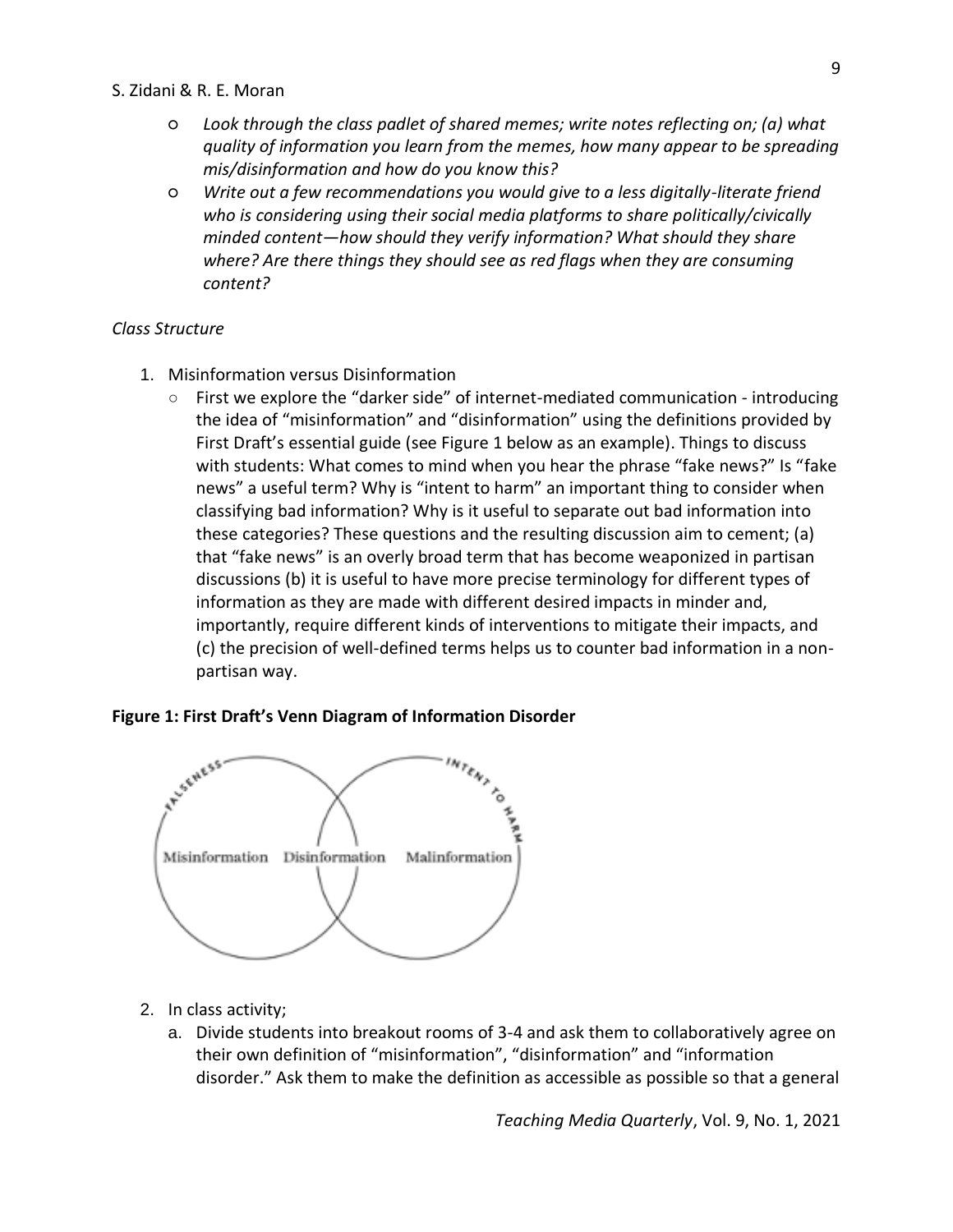audience would understand it. Ask them to write the agreed definitions on a shared Google Slide (see teaching materials for example layout)

- b. After 10-15 minutes (or whenever groups have finished their definitions) bring back students to the main room, read aloud each definition in each box and after every box ask students to vote via the poll/chat feature which definition feels the clearest to them. Highlight the chosen definitions.
- 3. Explore how memes and user-generated content can be used to spread misinformation online. Talk about "spreadability" of content on social media and the ease of sharing, and how this can result in further information disorder.
	- a. Ask 4-5 people to share the meme/content they chose in their prep-work and ask them to explain the meme using the description they wrote during prep-work. After each student shares, ask critical questions about how they think the meme spread (across a single or multiple platforms, within a particular audience only), how accurate or factual they believe the information conveyed by the meme is, the impact they think it may have had. Ask students to ask questions or share feedback about the meme in question - either using the chat feature or verbally. Summarized the sharing session by drawing together any similarities shared across the examples, any stark consequences, and conclusions about the potential for memes to spread disinformation.
	- b. Set up the next preparatory work to be done outside of class; Tell students that they will be asked to reimagine their chosen meme to strengthen its informational value; this may mean re-imagining it for a different platform with different affordances, it might be creating a meme that debunks it entirely, it may just be adding a few features to contextualize the information the meme shares. Students should think critically about how to retain the positive aspects of it, and centrally retain its memetic value.
- 4. In class activity;
	- a. Reflect on how we've identified ways in which memes and UGC can be a powerful participatory tool for political and social culture but also how it can also be weaponized to spread bad information.
	- b. Divide students into breakout groups of 3-4 and pose the following scenario. "The world has decided to have a "social media reset" - all social media is to be archived and the platforms are going to be wiped of content. It is our job to create a new set of guidelines for (a) users and (b) creators on social media to make social media grow into a creative, productive space for all users. In your groups, come up with a top 5 list of guidelines for creators, and a top 5 list of guidelines for sharing." Encourage students to think about big and small ways in which social media content/platforms/usage could be changed for the better. Give a few examples to stimulate sharing - should creators put their @handles in their content itself to make sure they have credit and take responsibility? Should users be alerted to when content was created to make sure they are sharing up-to-date information? Ask students to write their lists on shared google slides.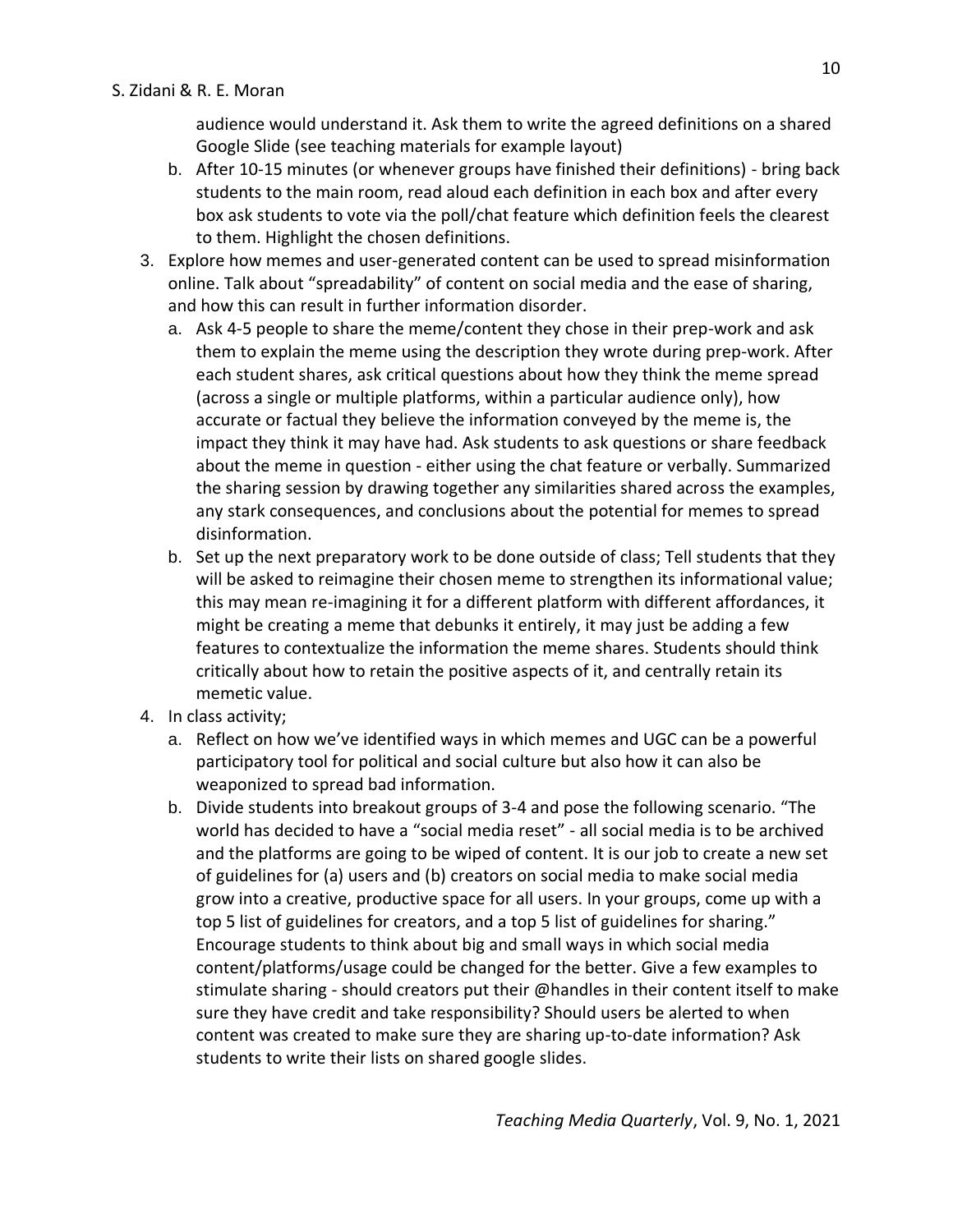5. Reflection and closing discussion - Pick up on repeated themes, ask students to justify certain choices and highlight advice that could be easily implemented by users and creators using platforms right now. Repeat instructions for the next preparatory work reimagining their memes.

## *Session Three: How Can We Strengthen Participatory Culture And Use It To Counter Information Disorder?*

A session for students to share the examples they recreated and imagine the ways in which they can create a healthier information culture around them.

## *Learning Objectives*

- Produce original work that draws upon the themes of the first two sessions
- Reflect on personal sharing behaviors and how they spread information
- Feel empowered to engage in participatory culture positively and ethically

## *Preparatory Work*

- Reading
	- Milner, Ryan M. 2013. "Pop polyvocality: Internet memes, public participation, and the Occupy Wall Street movement." *International Journal of Communication* 7: 34.
	- Decker, Benjamin. 2019. What a Kamala Harris Meme Can Teach Us About Fighting Fake News in 2020. *Politico Magazine.* Available at: https://www.politico.com/magazine/story/2019/03/03/what-a-kamala-harrismeme-can-teach-us-about-fighting-fake-news-in-2020-225515
- Instructions for students:
	- *Recreate the example you brought to the last class session, and write a short rationale using the concepts/readings that explains the changes you made (300-500 words)*
	- *Share your example on a Padlet Wall (Padlet.com) or in a shared google doc/slides. You will paste the original example and your recreated example along with your text. This will result in a gallery of recreacted examples.*
	- *Come prepared to discuss what you did!*
	- *Students who are joining asynchronously are also asked to share their example in the shared place with the rest of the class.*

## *Class Structure*

1. If the number of students and the length of the class session allow, invite each student to give a brief overview of their recreated example. For larger classes, this may be better facilitated by dividing the class into smaller groups with discussions facilitated by TAs.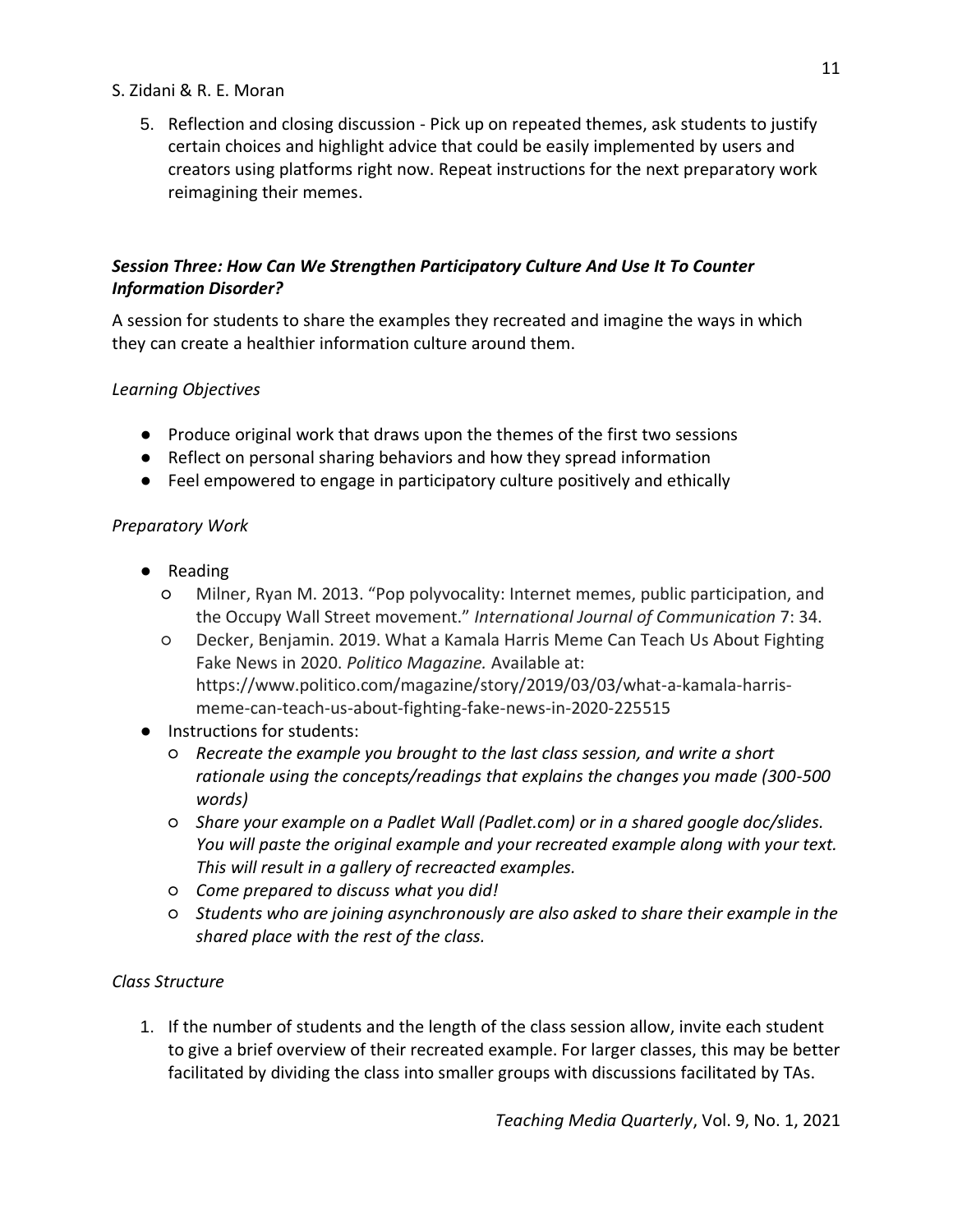- 2. Ideally, individual reflections will take up about half to two thirds of the class sessions, and will be followed by a reflections discussion that draws together the concepts and problems discussed in the previous two sessions. If you find that you have a long time for the reflection discussion, you can begin by asking students to reflect on a few questions in small groups before discussing with the full class. In particular, the suggested scenarios listed below work well for small group discussions.
- 3. *Suggested Questions for Reflection Discussion:*
	- a. Comparing our two galleries of the original examples and the remade examples what are the two different worlds that they create? In other words, how would a world with only our original examples be different from a world with only our new (recreated) examples? Use your imagination to describe what you think that world would look like.
	- b. How has this module/unit changed your own opinions? Do you think you will think differently before sharing things online? Do you feel well-equipped to make your own memes/content? In what situations or on what topics would you like to create content?
	- c. What would you do after having this class if you were in a situation where you encountered the spread of misinformation? Suggested scenarios for discussion:
		- Your uncle forwarded fake news to the family chat group.
		- A neighbor shared some fake news on the neighborhood Facebook Group or Nextdoor - do you comment on it? If so, how? If not, is there something else you would do?
		- A classmate shares a meme to a class group that you find offensive.
		- You see an outrageously false news story on twitter, do you retweet? Why?
		- You see a news article that contains some false information. How do you alert people?
		- You want to educate your classmates on how to vote in the upcoming student elections, how do you use social media to do this?

## **Teaching materials**

## *Online platforms to use:*

- Video conferencing platform e.g. Zoom or your institution's preferred platform
- Shared Google Drive used to share Google Slides, resources and allow for asynchronous learners to upload reflections and read their peers
- Padlet.com free account

## *Session One: Memes, User-Generated Content, and Participatory Culture*

Assigned readings: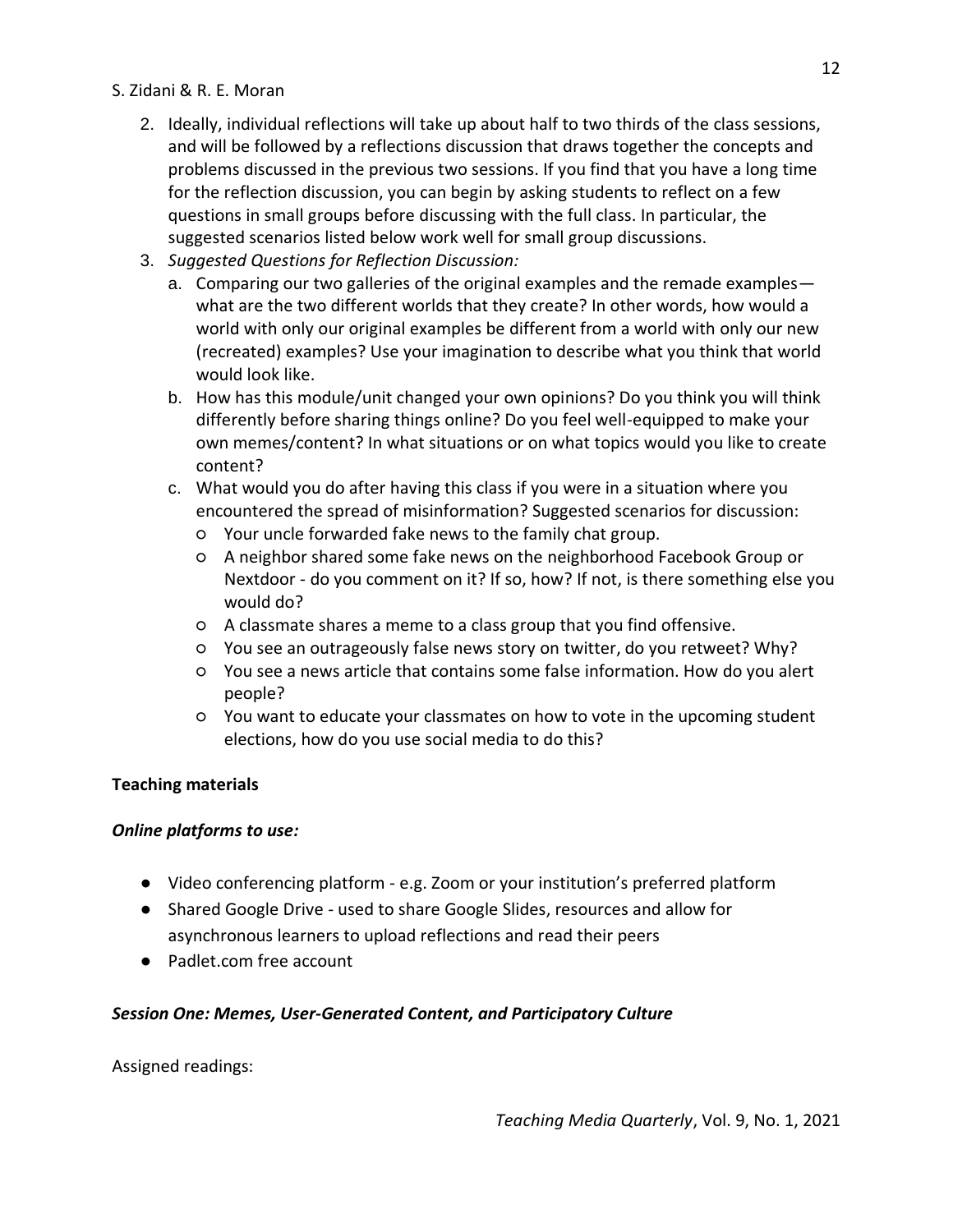- S. Zidani & R. E. Moran
	- Hristova, Stefka. 2014. "Visual memes as neutralizers of political dissent." *Communication, Capitalism & Critique* 12(1):265-276.
	- Jenkins, Henry. 2014. "A Meme is a Terrible Thing to Waste: An Interview with Limor Shifman." In *Confessions of an AcaFan.* Available at: [http://henryjenkins.org/2014/02/a](http://henryjenkins.org/2014/02/a-meme-is-a-terrible-thing-to-waste-an-interview-with-limor-shifman-part-one.html#sthash.L8OgmCSF.uxfs)[meme-is-a-terrible-thing-to-waste-an-interview-with-limor-shifman-part](http://henryjenkins.org/2014/02/a-meme-is-a-terrible-thing-to-waste-an-interview-with-limor-shifman-part-one.html#sthash.L8OgmCSF.uxfs)[one.html#sthash.L8OgmCSF.uxfs](http://henryjenkins.org/2014/02/a-meme-is-a-terrible-thing-to-waste-an-interview-with-limor-shifman-part-one.html#sthash.L8OgmCSF.uxfs)
	- Jenkins, Henry, Ford, Sam, and Green, Joshua. 2018. "Introduction." In *Spreadable media: Creating value and meaning in a networked culture, 1-46.* New York: New York University Press.
	- Nissenbaum, Asaf, and Shifman, Limor. 2017. "Internet memes as contested cultural capital: The case of 4chan's /b/ board." *New Media & Society* 19(4): 483–501[.](https://doi.org/10.1177/1461444815609313) <https://doi.org/10.1177/1461444815609313>
	- Östman, Johan. 2012. "Information, expression, participation: How involvement in usergenerated content relates to democratic engagement among young people." *New media & society* 14(6):1004-1021.
	- Shifman, Limor. 2016. "Cross-Cultural Comparisons of User-Generated Content: An Analytical Framework." *International Journal of Communication* 10 (2016): 5644–5663.
	- Shifman, Limor. 2014. *Introduction. In Memes in Digital Culture*. MIT Press.
	- Usher, Nikki. 2010. "Why spreadable doesn't equal viral: A conversation with Henry Jenkins." In *NiemanLab.* Available at[:](https://www.niemanlab.org/2010/11/why-spreadable-doesnt-equal-viral-a-conversation-with-henry-jenkins/) [https://www.niemanlab.org/2010/11/why](https://www.niemanlab.org/2010/11/why-spreadable-doesnt-equal-viral-a-conversation-with-henry-jenkins/)[spreadable-doesnt-equal-viral-a-conversation-with-henry-jenkins/](https://www.niemanlab.org/2010/11/why-spreadable-doesnt-equal-viral-a-conversation-with-henry-jenkins/)

## **Example of a shared google slide for definitions**

| <b>What is a meme?</b>                                |  |  |  |  |
|-------------------------------------------------------|--|--|--|--|
| Students can write<br>their answers on<br>these notes |  |  |  |  |
|                                                       |  |  |  |  |
|                                                       |  |  |  |  |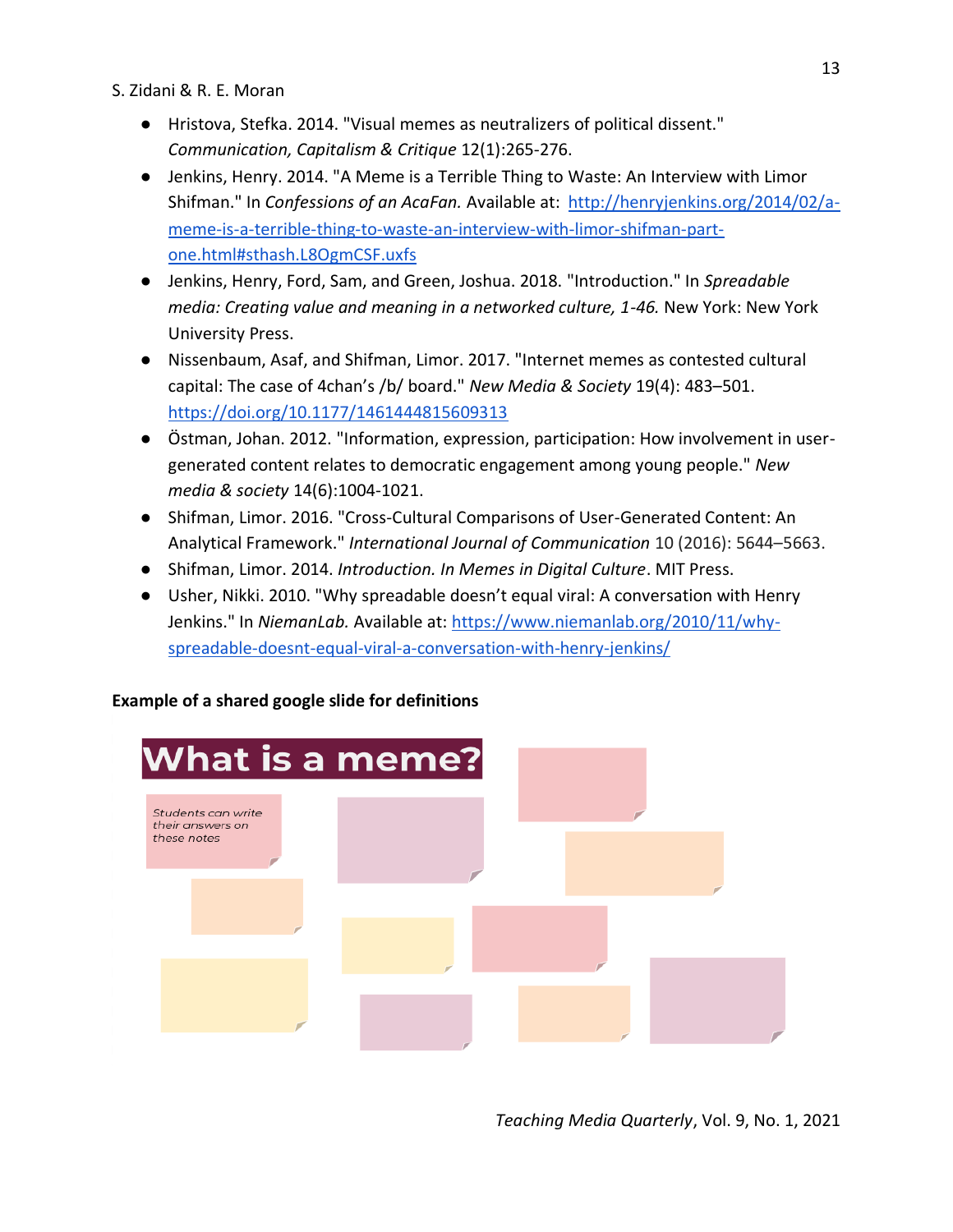# *Session Two: Complicating Memes and UGC—How Are They Used to Spread Mis- And Disinformation?*

Assigned readings:

- Life Kit. April, 20th 2020. "Fake News Can Be Deadline. Here's How to Spot It". *NPR.* Available at[:](https://www.npr.org/2020/04/17/837202898/comic-fake-news-can-be-deadly-heres-how-to-spot-it) [https://www.npr.org/2020/04/17/837202898/comic-fake-news-can-be](https://www.npr.org/2020/04/17/837202898/comic-fake-news-can-be-deadly-heres-how-to-spot-it)[deadly-heres-how-to-spot-it](https://www.npr.org/2020/04/17/837202898/comic-fake-news-can-be-deadly-heres-how-to-spot-it)
- Reply All #77. September 21st 2016. "The Grand Tapestry of Pepe". *Gimlet Media.*  Available at[:](https://gimletmedia.com/shows/reply-all/n8ho8a) <https://gimletmedia.com/shows/reply-all/n8ho8a>
- Reply All #166. September 18th 2020. "Country of Liars". *Gimlet Media*. Available at[:](https://gimletmedia.com/shows/reply-all/llhe5nm) <https://gimletmedia.com/shows/reply-all/llhe5nm>
- Donovan, Joan. 2019. "How memes got weaponized: a short history". *MIT Technology Review.* Available at [https://www.technologyreview.com/2019/10/24/132228/political](https://www.technologyreview.com/2019/10/24/132228/political-war-memes-disinformation/)[war-memes-disinformation/](https://www.technologyreview.com/2019/10/24/132228/political-war-memes-disinformation/)
- Schreckinger, Ben. 2017. "World War Meme". *Politico.* Available at: https://www.politico.com/magazine/story/2017/03/memes-4chan-trump-supporterstrolls-internet-214856
- Wardle, Clare. 2019. First draft's essential guide to understanding information disorder. *First draft*. Retrieved from[:](https://firstdraftnews.org/wp-content/uploads/2019/10/Information_Disorder_Digital_AW.pdf?x76701) [https://firstdraftnews.org/wp](https://firstdraftnews.org/wp-content/uploads/2019/10/Information_Disorder_Digital_AW.pdf?x76701)[content/uploads/2019/10/Information\\_Disorder\\_Digital\\_AW.pdf?x76701](https://firstdraftnews.org/wp-content/uploads/2019/10/Information_Disorder_Digital_AW.pdf?x76701)

# **Example of how to organize a shared google slide for definitions**

| "Misinformation" | "Disinformation" | "Information Disorder" |  |
|------------------|------------------|------------------------|--|
| (1)              | (1)              | (1)                    |  |
| (2)              | (2)              | (2)                    |  |
| (3)              | (3)              | (3)                    |  |
| (4)              | (4)              | (4)                    |  |
| (5)              | (5)              | (5)                    |  |
|                  |                  |                        |  |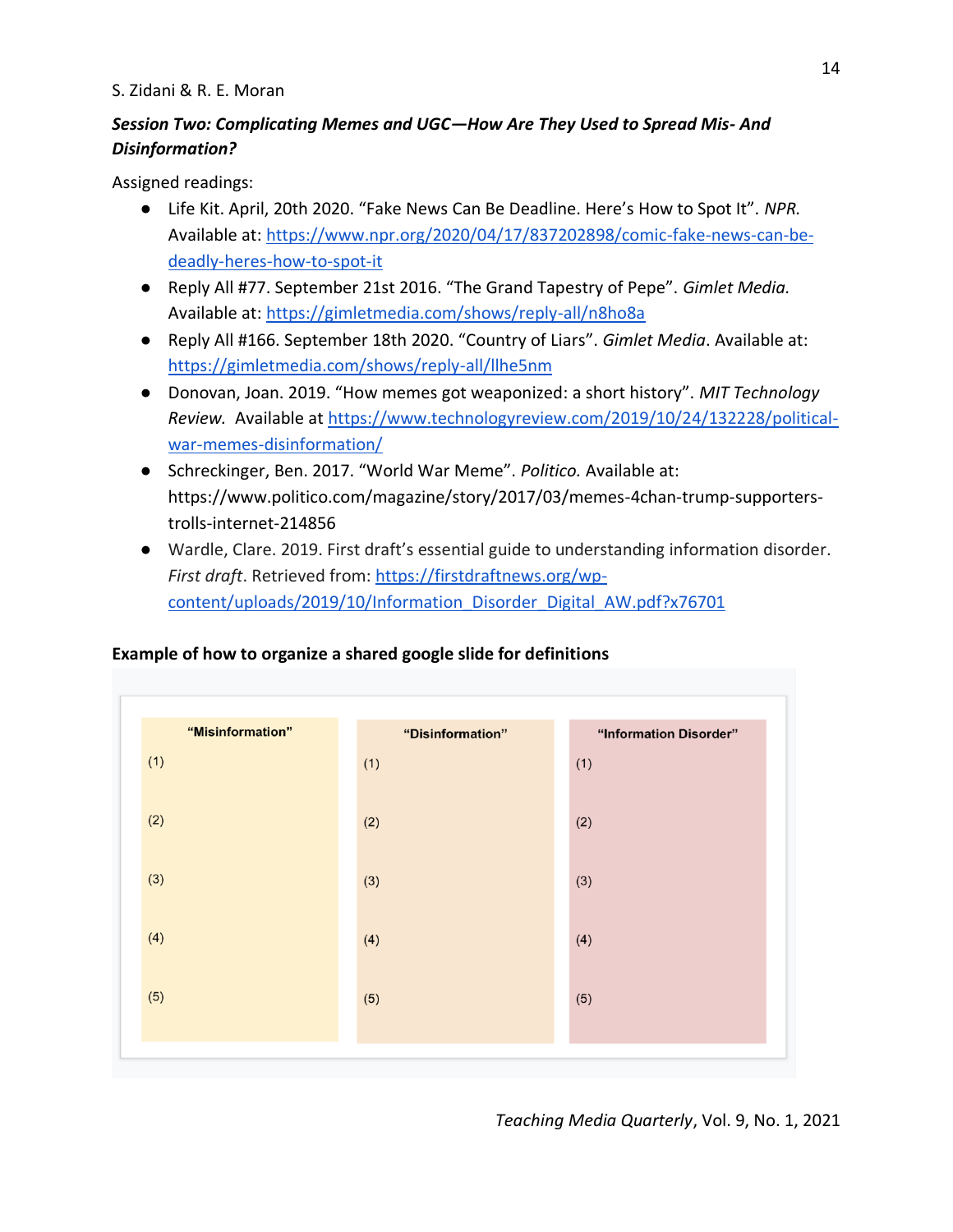# *Session Three: How Can We Strengthen Participatory Culture And Use It To Counter Information Disorder?*

Assigned readings:

- Milner, Ryan M. 2013. "Pop polyvocality: Internet memes, public participation, and the Occupy Wall Street movement." *International Journal of Communication* 7: 34.
- Decker, Benjamin. 2019. What a Kamala Harris Meme Can Teach Us About Fighting Fake News in 2020. *Politico Magazine.* Available at: https://www.politico.com/magazine/story/2019/03/03/what-a-kamala-harris-memecan-teach-us-about-fighting-fake-news-in-2020-225515

## **Author biographies**

## Sulafa Zidani

Annenberg School for Communication and Journalism, University of Southern California zidani@usc.edu

**Sulafa Zidani** is a doctoral candidate at the Annenberg School for Communication and Journalism. She holds a Master's degree in Asia Studies and Communication and Journalism from the Hebrew University of Jerusalem and a Master's degree in Communication from the University of Southern California. Her research is concerned with digital media and global power dynamics.

Rachel E. Moran University of Washington, Center for an Informed Public remoran@uw.edu

**Rachel E. Moran** is a postdoctoral fellow at the Center for an Informed Public based at the University of Washington's Information School. She holds a PhD from the Annenberg School for Communication and Journalism. Her research focuses on the role of trust in information environments and the spread of mis- and disinformation.

## **References**

Bloom, Benjamin. S., Max D. Engelhart, Edward J. First, Walker H. Hill and David R. Krathwohl. 1956 *Taxonomy of educational objectives, handbook I: Cognitive domain*. New York: McKay.